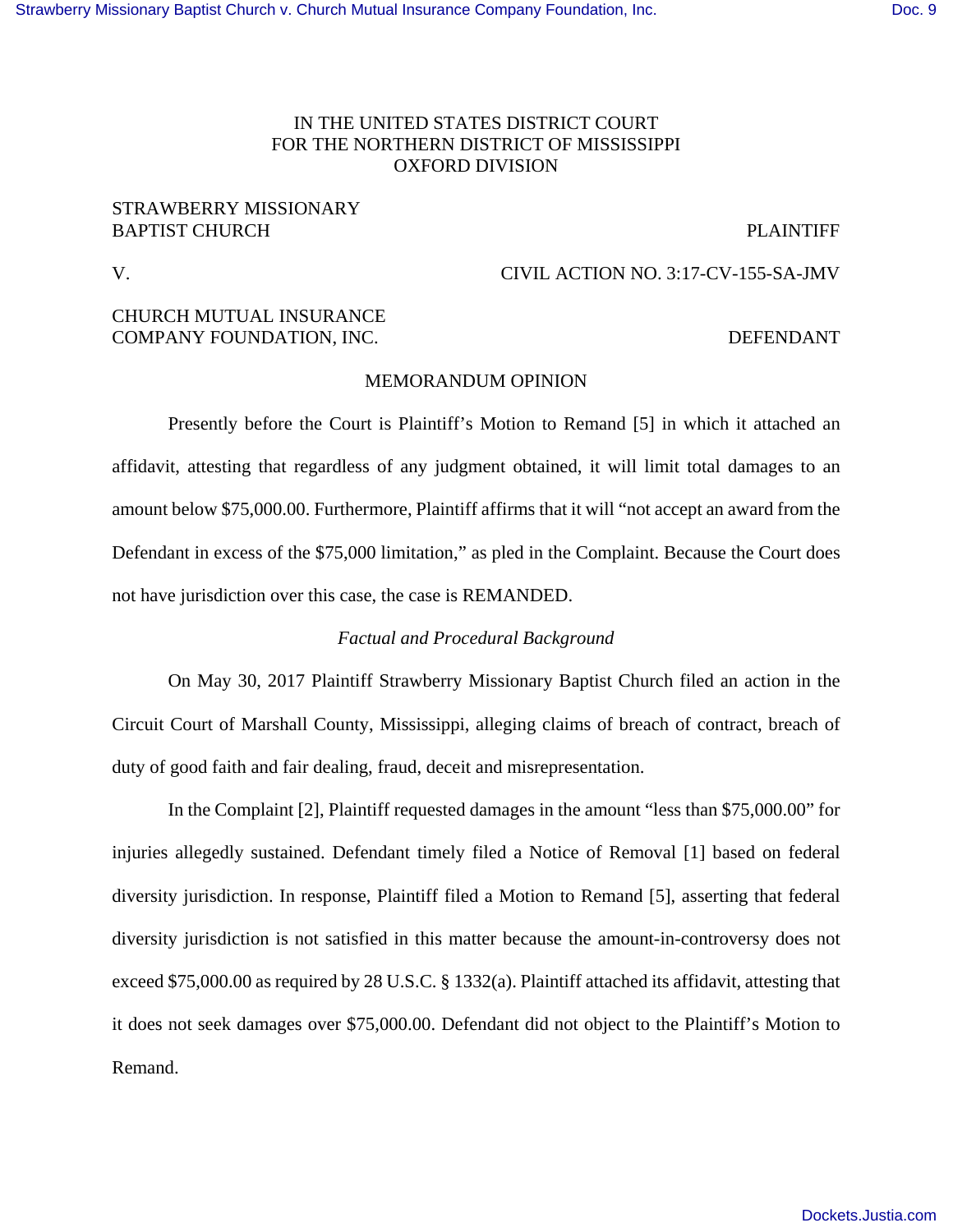### *Remand Standard*

Federal courts are courts of limited jurisdiction. *Epps v. Bexar-Medina-Atascosa Counties Water Improvement Dist. No. 1*, 665 F.2d 594, 595 (5th Cir. 1982). Original federal diversity jurisdiction exists "where the matter in controversy exceeds the sum or value of \$75,000.00, exclusive of interest and costs, and is between . . . citizens of different States." 28 U.S.C. § 1332(a). After removal of a case, the plaintiff may move for remand, and "[if] it appears that the district court lacks subject matter jurisdiction, the case *shall* be remanded." 28 U.S.C. § 1447(c) (emphasis added). Moreover, once a motion to remand has been filed, the removing party bears the burden to establish that federal jurisdiction exists. *De Aguilar v. Boeing Co.*, 47 F.3d 1404, 1408 (5th Cir. 1995).

### *Analysis and Discussion*

 It is undisputed that the first prong of federal diversity jurisdiction, complete diversity, is satisfied, as Plaintiff is a non-profit corporation having its principal place of business in Mississippi and incorporated there, and Defendant is a Wisconsin based corporation.

However, there has been some question regarding the second prong of federal jurisdiction—whether the amount in controversy exceeds \$75,000.00. This case was removed due to an alleged amount in controversy exceeding \$75,000.00. However, although Plaintiff's Complaint did not allege a specific amount in damages, Plaintiff has now stipulated by affidavit that it would neither seek nor accept damages in excess of \$75,000.00, the federal diversity jurisdictional minimum. *See De Aguilar*, 47 F.3d at 1412 (Plaintiffs "who want to prevent removal must file a binding stipulation or affidavit with their complaints"). While it is true that "the jurisdictional facts that support removal must be judged at the time of the removal, . . .